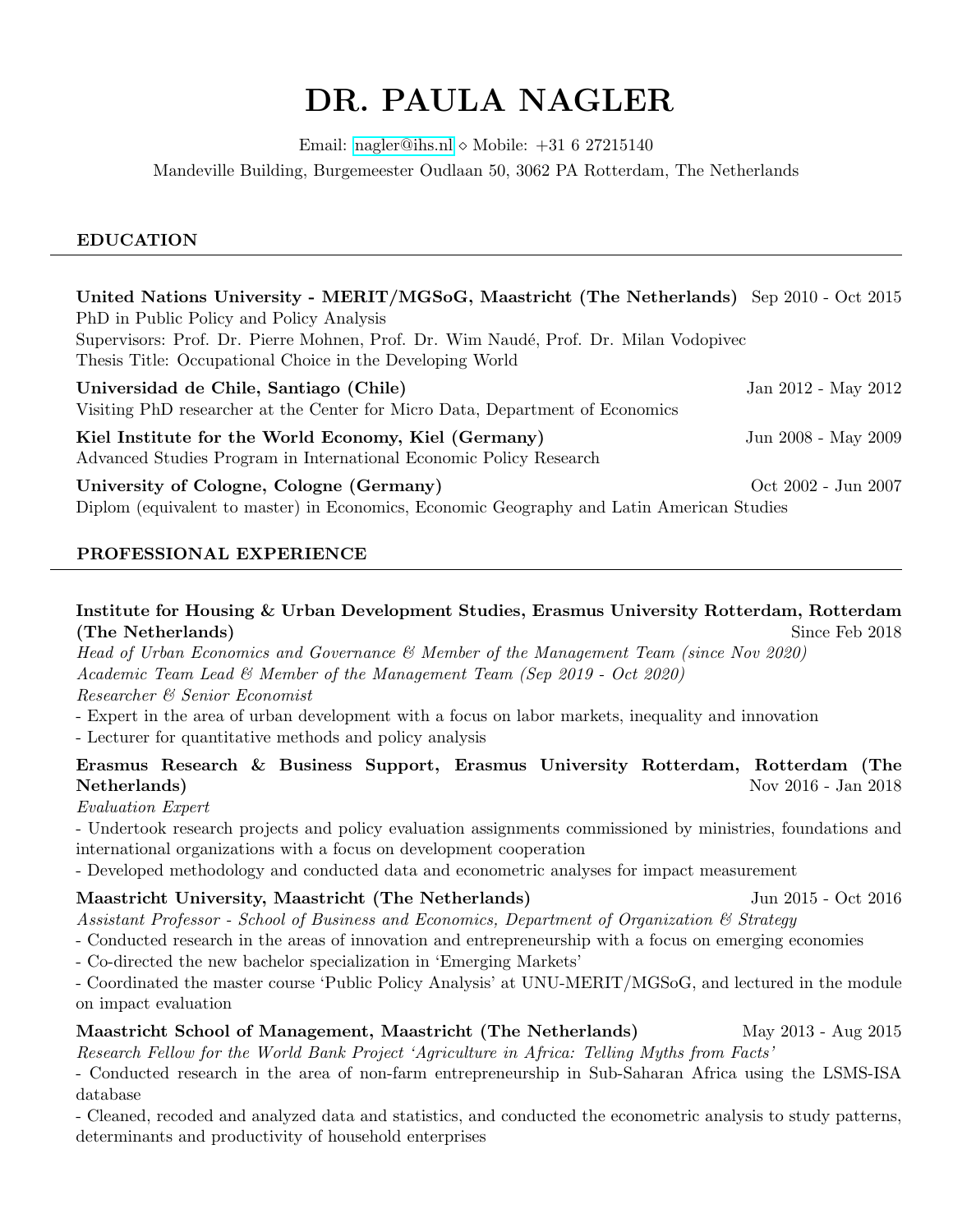Research Fellow for the UNIDO Industrial Development Report 2016

- Conducted research for the chapter of 'Technology-Driven Structural Transformation and Social Inclusiveness'
- Analyzed and visualized data and statistics

# **OECD Development Centre, Paris (France)** Sep 2009 - Aug 2010

Junior Policy Analyst - Poverty Reduction and Social Development Department

- Provided research assistance on employment and social protection policies
- Analyzed innovative social protection schemes in developing countries
- Contributed to the annual publication 'Perspectives on Global Development'

# International Policy Centre for Inclusive Growth, Brasília (Brazil) Jun 2009 - Aug 2009

Research Assistant - Poverty Practice, Bureau for Development Policy

- Provided research assistance for the project 'Gender, Race and Ethnicity' for Bolivia, Paraguay and Guatemala (in cooperation with UNIFEM)

- Calculated economic indicators using the Bolivian household survey

# Kiel Institute for the World Economy, Kiel (Germany) Sep 2008 - May 2009

Research Assistant for Prof. Dr. Dr. h.c. Horst Siebert

- Conducted research for the working paper 'An International Rule System to Avoid Financial Instability' and on the financial crisis

- Prepared drafts, spreadsheets and presentations

Inter-American Development Bank, Washington DC (United States) Sep 2006 - Feb 2007 Intern - Carlo-Schmid Scholarship of the German National Academic Foundation (Studienstiftung des deutschen Volkes) and the German Academic Exchange Service (DAAD)

Economic Commission for Latin America and the Caribbean, Santiago (Chile) Nov 2005 - Mar 2006 Intern - Scholarship of the German Academic Exchange Service (DAAD)

# ASSIGNMENTS

| ORIO Evaluation (Development Related Infrastructure Facility program) - Ministry of Foreign<br>Affairs, The Netherlands<br>- Developed a research plan for a case study in Senegal                                                                                                                   | Jan 2019 - Jun 2019  |
|------------------------------------------------------------------------------------------------------------------------------------------------------------------------------------------------------------------------------------------------------------------------------------------------------|----------------------|
| <b>Inequality Diagnostics - German Development Cooperation (GIZ)</b><br>- Project lead<br>- Developing guidelines for inequality assessments<br>- Applying the guidelines in countries of German development cooperation (Peru, Namibia, Mexico, South Africa,<br>Indonesia, Vietnam, Zambia, Ghana) | Dec $2018$ - ongoing |
| Social Protection Review - Ministry of Labor and Social Protection, Mongolia<br>- Reviewed the structure of the Mongolian social welfare system<br>- Developed a set of recommendations for consolidating programs and revising targeting mechanisms                                                 | Jun 2017             |
| Employment Report Sierra Leone - World Bank<br>- Cleaned and recoded survey data for the analysis<br>- Conducted data and econometric analyses with a focus on agriculture using the country's Labor Force Survey<br>- Drafted the chapter on agricultural employment and productivity               | May 2017 - Jan 2018  |
| Innovation, Inequality, Inclusiveness - Bertelsmann Foundation, Germany<br>- Studied the impact of technological innovation on inequality in Germany<br>- Developed policy recommendations for inclusive innovation policies<br>- Drafted policy report                                              | Jan 2017 - Nov 2017  |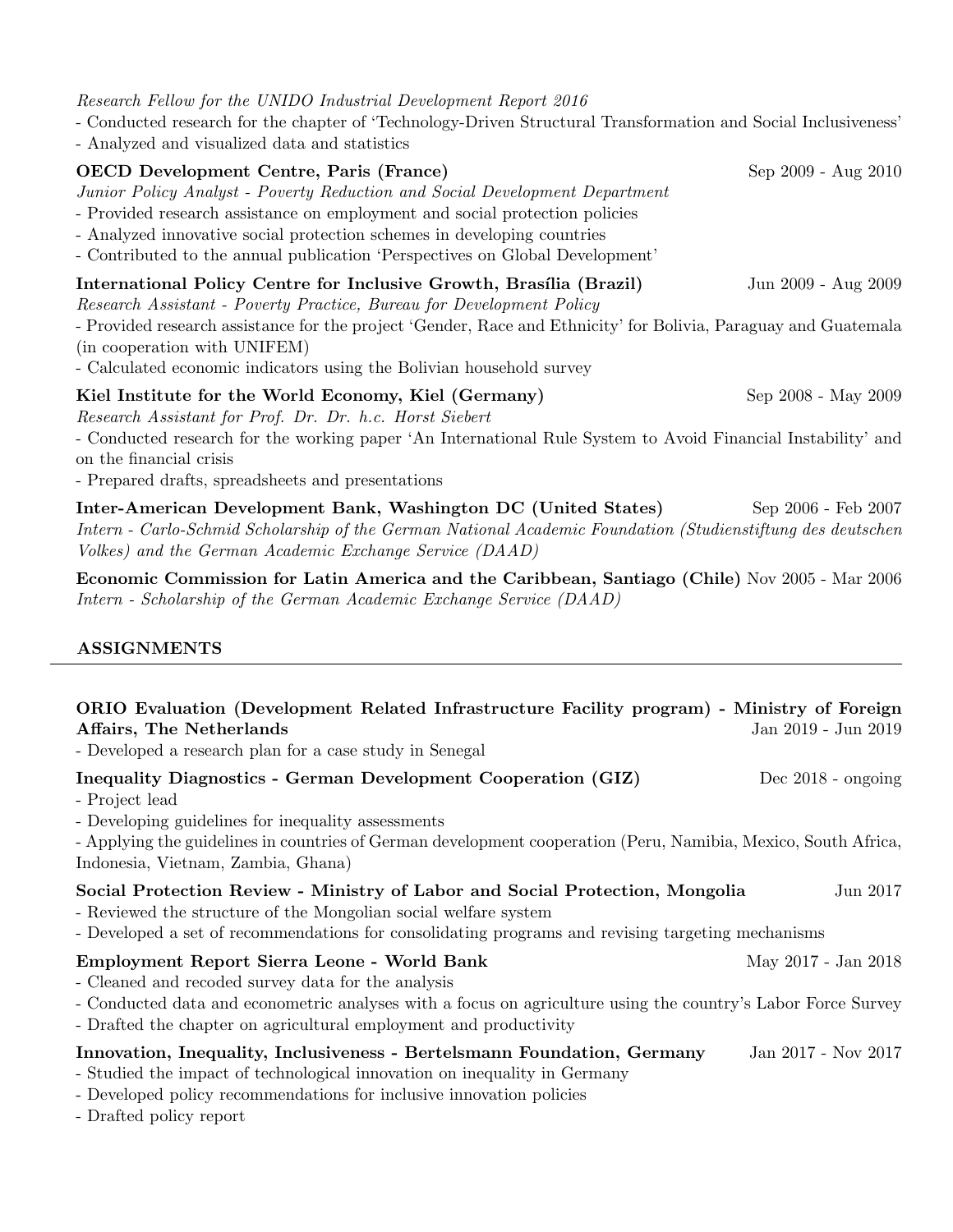| Poverty Flagship Report 2017 - World Bank<br>- Profiled rural non-farm enterprises in sub-Saharan Africa by consumption quintiles<br>- Assessed results and compared outcomes to previous findings                                                                                                                    | Dec 2016 - Mar 2017 |
|-----------------------------------------------------------------------------------------------------------------------------------------------------------------------------------------------------------------------------------------------------------------------------------------------------------------------|---------------------|
| Surveys and Methods - World Bank, Center for Development Data<br>Methodological Experiment on Non-Farm Enterprises, Malawi<br>- Revised and expanded the literature review on financial diaries<br>- Conducted micro-econometric analyses using diary and survey data<br>- Analyzed the results of the empirical work | Oct 2016            |
| <b>Statistical Profiling - World Bank, Social Protection Unit</b>                                                                                                                                                                                                                                                     |                     |
| Statistical Profiling, Turkey                                                                                                                                                                                                                                                                                         | Nov 2014 - Oct 2016 |
| <i>Statistical Profiling, Armenia</i>                                                                                                                                                                                                                                                                                 | Feb 2014 - Dec 2014 |
| - Cleaned and recoded administrative data for the analysis                                                                                                                                                                                                                                                            |                     |
| - Provided a descriptive profile of the unemployed                                                                                                                                                                                                                                                                    |                     |
| - Developed a statistical profiling model                                                                                                                                                                                                                                                                             |                     |
| - Prepared a final document and a presentation with the results                                                                                                                                                                                                                                                       |                     |

# TEACHING EXPERIENCE

| Institute for Housing & Urban Development Studies, Erasmus University Rotterdam, Rotterdam<br>(The Netherlands)                                                                                                                                                                                  | Since Feb 2018         |
|--------------------------------------------------------------------------------------------------------------------------------------------------------------------------------------------------------------------------------------------------------------------------------------------------|------------------------|
| Coordinator & Lecturer                                                                                                                                                                                                                                                                           |                        |
| Coordinator of the core period course 'Urban data analytics' (since 2020), coordinator of the elective 'Urban<br>policy analysis' (2019/2020), coordinator of the specialization 'Urban competitiveness and resilience' (2018/2019)<br>for master students in 'Urban Management and Development' |                        |
| Maastricht University, Maastricht (The Netherlands)                                                                                                                                                                                                                                              | Since Dec 2017         |
| Guest Lecturer                                                                                                                                                                                                                                                                                   |                        |
| Course 'Management and organization of Latin American enterprises' for bachelor students with a specialization<br>in 'Emerging Markets'                                                                                                                                                          |                        |
| Guest lecture: Doing business in the informal economy                                                                                                                                                                                                                                            |                        |
| UNU-MERIT, Maastricht (The Netherlands)<br>Course Coordinator & Lecturer                                                                                                                                                                                                                         | Nov/Dec 2015 $\&$ 2016 |
| Course 'Public policy analysis' for master students in 'Public Policy and Human Development'<br>Lecturer for the module on impact evaluation; development of course curriculum and final exam                                                                                                    |                        |
| Maastricht University, Maastricht (The Netherlands)<br>Tutor                                                                                                                                                                                                                                     | Feb 2016 - Mar 2016    |
| Course 'Innovation in emerging markets' for bachelor students with a specialization in 'Emerging Markets'                                                                                                                                                                                        |                        |
| Maastricht School of Management, Maastricht (The Netherlands)<br>Lecturer                                                                                                                                                                                                                        | Oct 2014               |
| Course 'Sampling and survey design' for the executive training program 'Research Methods & Skills'                                                                                                                                                                                               |                        |
| UNU-MERIT and Maastricht University, Maastricht (The Netherlands)<br>Tutor                                                                                                                                                                                                                       | Feb 2011 - Aug 2013    |
| Courses for master students in 'Public Policy and Human Development'                                                                                                                                                                                                                             |                        |
| - Public economics                                                                                                                                                                                                                                                                               |                        |
| - Econometrics/econometrics plus (also development of curriculum)                                                                                                                                                                                                                                |                        |

- Introduction to economics (online course)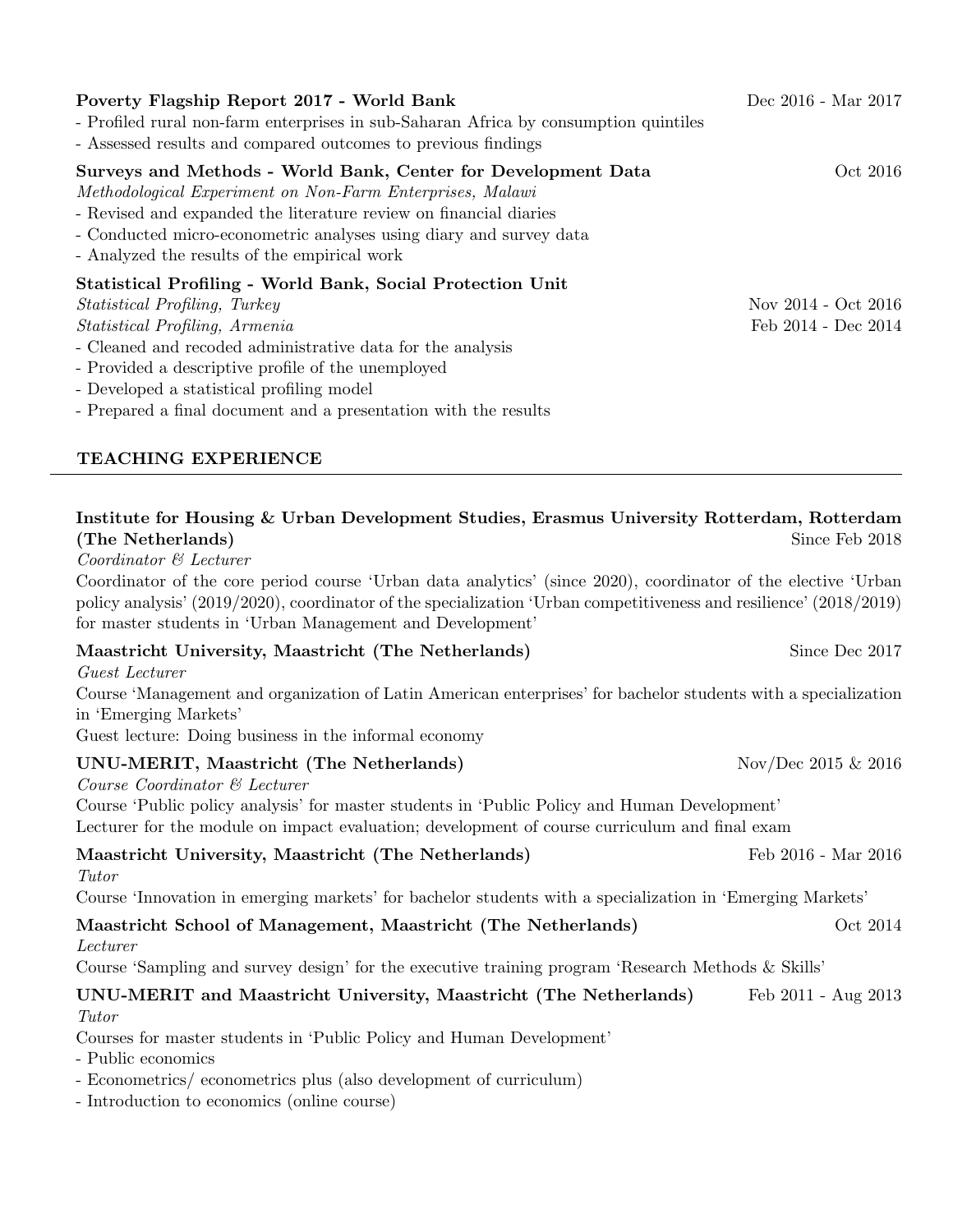Courses for bachelor students in 'European Studies' and 'International Economics'

- History of economic thought
- Introduction to micro- and macro-economics
- Trade and exchange rates

#### Thesis Supervision

Since 2013: >15 master thesis supervisions Since  $2018: >25$  bachelor thesis supervisions

# Second Reading

Since 2011: Second reader of  $>60$  bachelor theses and  $>25$  master theses

# PUBLICATIONS

# Peer Reviewed Publications

Nagler, P. and W. Naudé (2017). Non-Farm Entrepreneurship in Rural Sub-Saharan Africa: New Empirical Evidence. Food Policy, 67:175-191.

Naudé, W. and P. Nagler (2015). Inclusive Industrialization and Entrepreneurship. *Development*, 58(4):500-510.

Nagler, P. (2013). How Unemployment Insurance Savings Accounts Affect Employment Duration: Evidence from Chile. IZA Journal of Labor & Development, 2:9.

(also available as UNU-MERIT Working Paper No. 2013-039)

# Book Chapters

Nagler, P. and W. Naudé (2018). Nonfarm Enterprises in Rural Africa (Chapter 9). In: Christiaensen, L. and L. Demery (Eds.). Agriculture in Africa: Telling Myths from Facts. Directions in Development - Agriculture and Rural Development (pp. 75-84). Washington, DC: The World Bank.

# Working Papers

Naudé, W. and P. Nagler (2021). The Rise and Fall of German Innovation. IZA Discussion Paper No. 14154.

Naudé, W. and P. Nagler (2018). Technological Innovation, Entrepreneurship and Productivity in Germany, 1871-2015. SPRU Working Paper Series No. 2018-02.

Naudé, W. and P. Nagler (2017). Technological Innovation and Inclusive Growth in Germany. IZA Discussion Paper No. 11194.

Nagler, P. (2017). A Profile of Non-Farm Household Enterprises in Sub-Saharan Africa. UNU-MERIT Working Paper No. 2017-048.

Naud´e, W. and P. Nagler (2015). Industrialization, Innovation, Inclusion. UNU-MERIT Working Paper No. 2015-043.

Nagler, P. (2015). The Impact of Unemployment Insurance Savings Accounts on Subsequent Employment Quality. UNU-MERIT Working Paper No. 2015-026.

Nagler, P. and W. Naudé (2014). Young Entrepreneurs in Rural Africa: Prevalence, Determinants, Productivity. IZA Discussion Paper No. 8564.

Nagler, P. and W. Naudé (2014). Non-Farm Enterprises in Rural Africa: New Empirical Evidence. Policy Research Working Paper No. 7066. Washington, DC: The World Bank.

Nagler, P. and W. Naudé (2014). Labor Productivity in Rural African Enterprises: Empirical Evidence from the LSMS-ISA. IZA Discussion Paper No. 8524.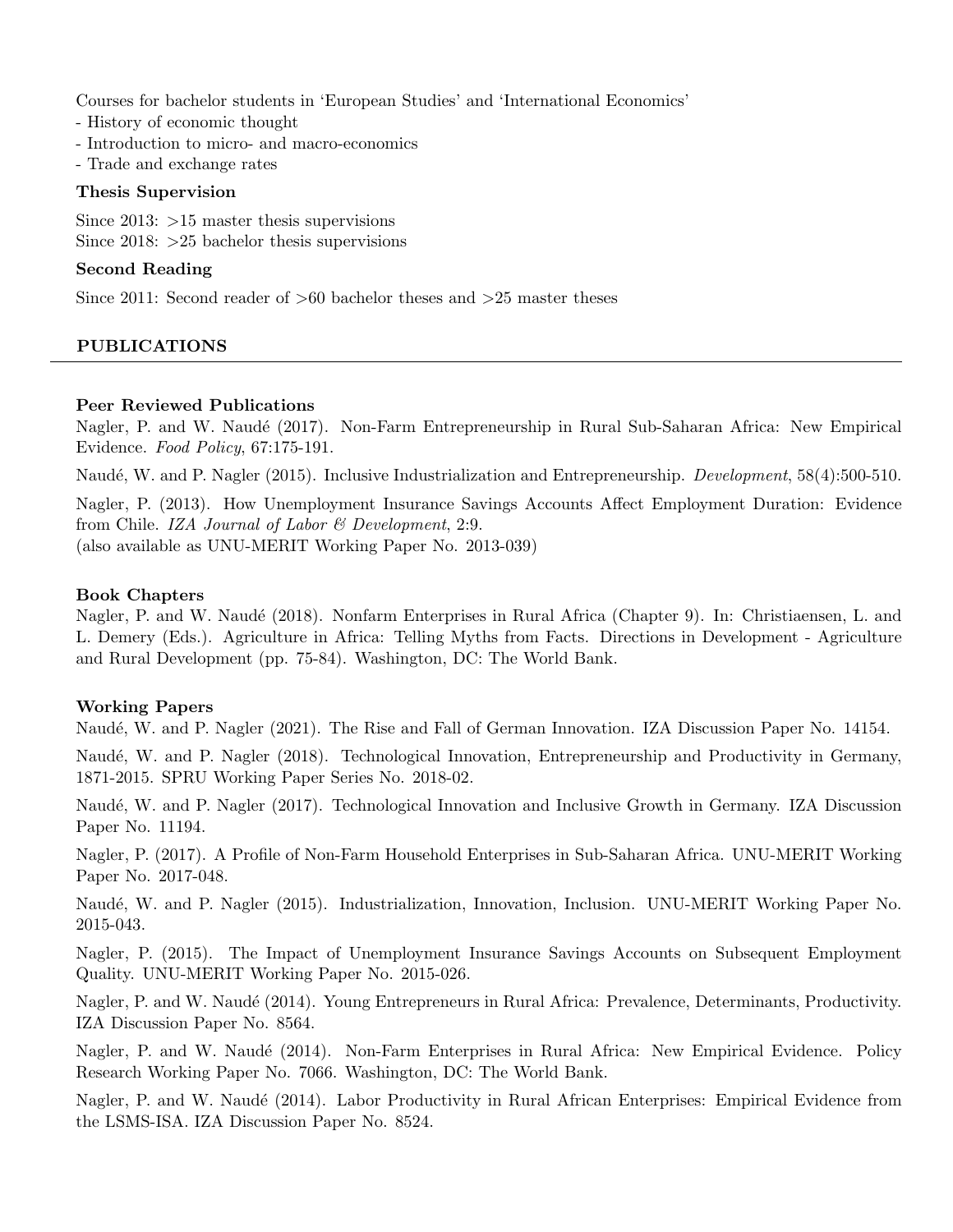Nagler, P. and W. Naudé (2014). Non-Farm Entrepreneurship in Rural Africa: Patterns and Determinants. IZA Discussion Paper No. 8008.

#### Reports

Naudé, W. and P. Nagler (2017). Technological Innovation and Inclusive Growth in Germany. Inclusive Growth for Germany: Edition 18. Bertelsmann Stiftung.

# CONFERENCES AND TALKS

2019: EMAEE Conference 'Economics, Governance and Management of AI, Robots and Digital Transformations', Brighton (United Kingdom); EMAEE YSI Workshop, Brighton (United Kingdom)

2018: IHS Conference 'Empowering Cities & Citizens', Rotterdam (The Netherlands)

**2017:** Kolloquium 'Schöne neue Welt um jeden Preis? Bausteine einer Innovationspolitik für inklusives Wachstum', Bertelsmann Foundation, Berlin (Germany)

2016: PEGNet Conference on Africa's Economic Transformation, Kigali (Rwanda); Agricultural Economics and Rural Policy Seminar, Wageningen University, Wageningen (The Netherlands)

2015: 10th IZA/World Bank Conference on Employment and Development, Bonn (Germany); UNU-MERIT Research Theme II Meeting, Maastricht (The Netherlands); Agriculture in Africa: Telling Facts from Myths, Washington, DC (United States)

2014: PEGNet Conference on Employment Strategies in the Developing World, Lusaka (Zambia); 9th IZA/World Bank Conference on Employment and Development, Lima (Peru); UNU-MERIT Research Theme II Meeting, Maastricht (The Netherlands)

2013: European Development Days, Brussels (Belgium); 8th IZA/World Bank Conference on Employment and Development, Bonn (Germany)

**2010:** Sixth Annual Conference of the Verein für Socialpolitik, Hannover (Germany)

# MEDIA

# Newspaper Article

Süddeutsche Zeitung (in German): [Neue Technologien sind keine Gefahr](http://www.sueddeutsche.de/wirtschaft/digitalisierung-neue-technologien-sind-keine-gefahr-1.3785743)

# Blog Contributions

Makronom (in German): Deutschland muss seinen Innovationsstau auflösen, um die Ungleichheit zu verringern GED (New Perspectives on Global Economic Dynamics): [How Germany's Declining Innovativeness Contributes](https://ged-project.de/allgemein-en/how-germanys-weak-innovation-eco-system-is-driving-inequality/) [to Inequality](https://ged-project.de/allgemein-en/how-germanys-weak-innovation-eco-system-is-driving-inequality/)

United Nations University: [Is Technological Innovation Making Society More Unequal?](https://unu.edu/publications/articles/is-technological-innovation-making-society-more-unequal.html)

UNU-MERIT: [Time to Rethink Business in Rural Africa?](http://www.merit.unu.edu/time-to-rethink-business-in-rural-africa/)

The Broker: [Rural Non-Farm Business in Africa: Where are the Jobs?](http://www.thebrokeronline.eu/Blogs/Employment/Rural-non-farm-business-in-Africa-where-are-the-jobs)

The Broker: [The Birth, Life and Death of SMEs in Rural Africa](http://www.thebrokeronline.eu/Blogs/Boosting-Employment-in-Small-and-Medium-Enterprises/The-Birth-Life-and-Death-of-SMEs-in-Rural-Africa)

The Broker: [Young Entrepreneurs in Rural Africa as Drivers for Job Creation](http://www.thebrokeronline.eu/Blogs/Boosting-Employment-in-Small-and-Medium-Enterprises/Young-entrepreneurs-in-rural-Africa-as-drivers-for-job-creation)

#### Videos

UNU-MERIT: [Down and Out in Chile? New Unemployment Insurance Schemes](https://www.youtube.com/watch?v=D5HroSELv8I)